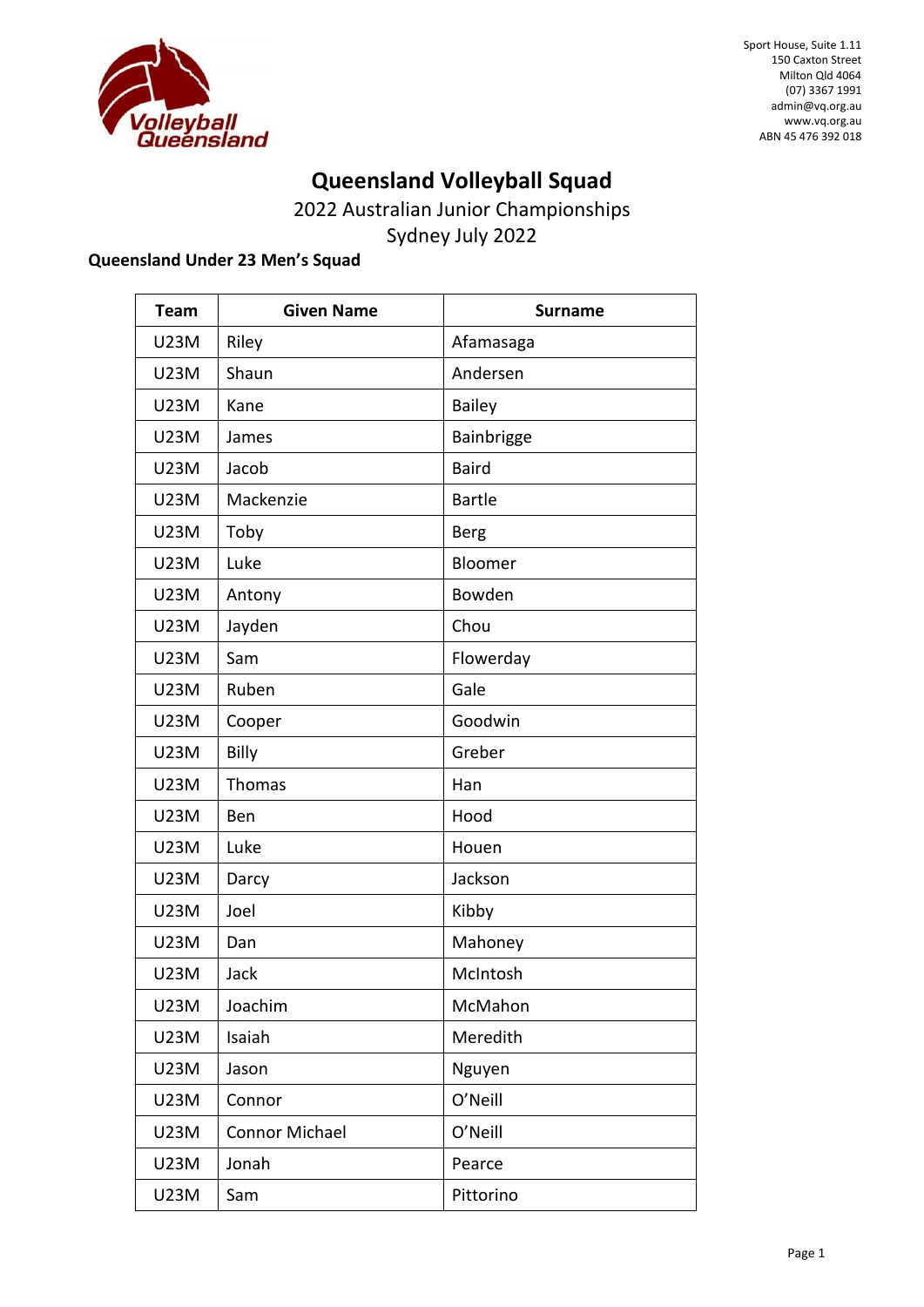

| <b>Team</b> | <b>Given Name</b> | <b>Surname</b> |
|-------------|-------------------|----------------|
| <b>U23M</b> | Chaz              | Pucko          |
| <b>U23M</b> | Jackson           | Ralph          |
| <b>U23M</b> | <b>Thomas</b>     | Roberts        |
| U23M        | Luke              | Ryan           |
| <b>U23M</b> | Oliver            | Sauliluma      |
| <b>U23M</b> | Tom               | Scott          |
| <b>U23M</b> | <b>Bradley</b>    | <b>Sting</b>   |
| <b>U23M</b> | Mat               | Watkins        |
| <b>U23M</b> | William           | Watts          |

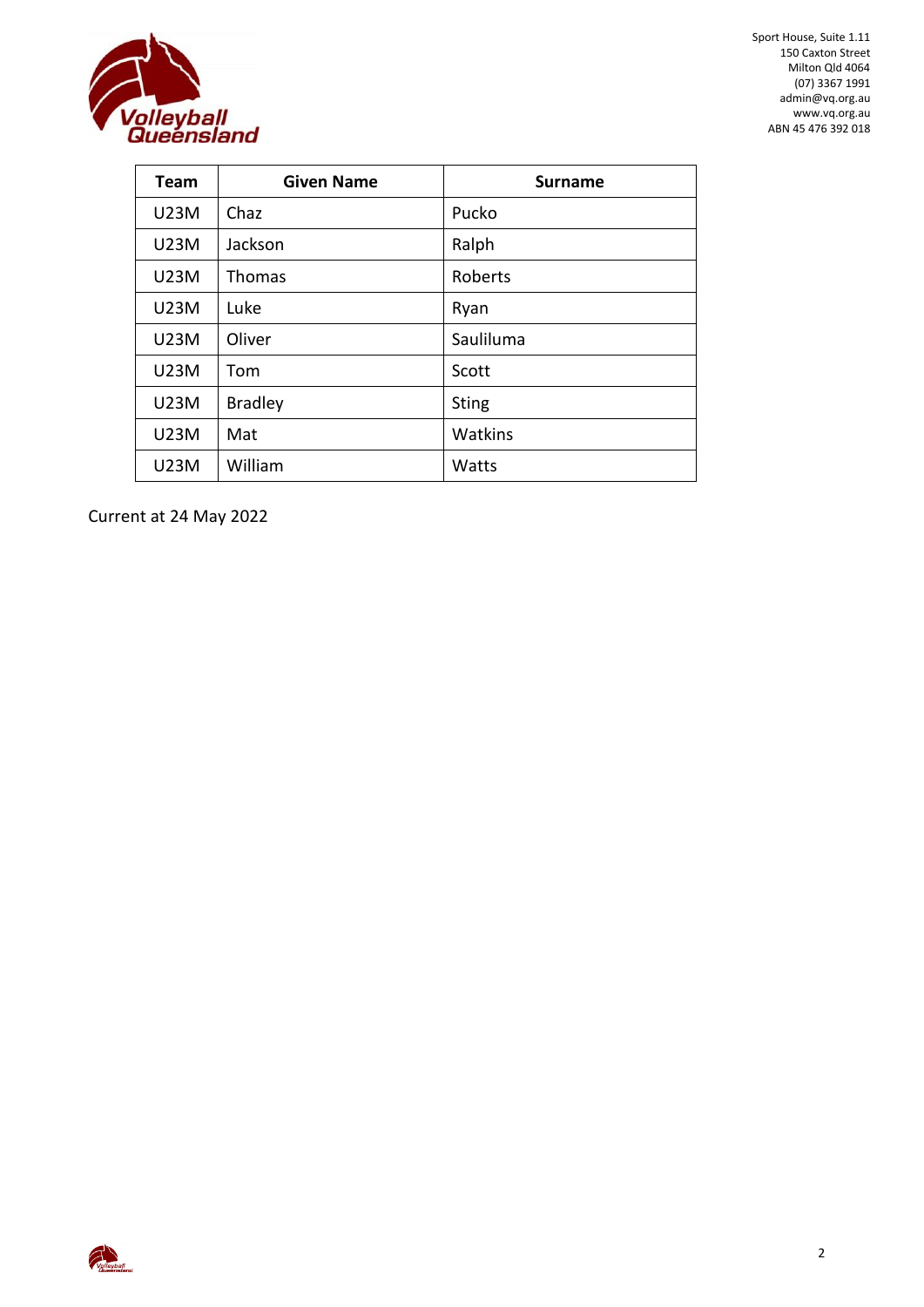

# **Queensland Volleyball Squad**

2022 Australian Junior Championships

Sydney July 2022

| Queensland Under 19 Men's Squad |                   |                |  |  |
|---------------------------------|-------------------|----------------|--|--|
| <b>Team</b>                     | <b>Given Name</b> | <b>Surname</b> |  |  |
| U19M                            | Daniel            | <b>Beitz</b>   |  |  |
| <b>U19M</b>                     | Taylor            | <b>Brown</b>   |  |  |
| U19M                            | Peter             | Chancellor     |  |  |
| U19M                            | <b>Boaz</b>       | Chen           |  |  |
| U19M                            | James             | Darlington     |  |  |
| U19M                            | Alexander         | Dela Cruz      |  |  |
| <b>U19M</b>                     | Taliesin          | <b>Drake</b>   |  |  |
| U19M                            | Benson            | Emery          |  |  |
| U19M                            | Jamie             | Fouche         |  |  |
| <b>U19M</b>                     | Ruben             | Geldenhuys     |  |  |
| <b>U19M</b>                     | Jack              | Gordon         |  |  |
| U19M                            | William           | Jennings       |  |  |
| U19M                            | Kobe              | Lockington     |  |  |
| U19M                            | Ryan              | Lombardo       |  |  |
| <b>U19M</b>                     | Lachlan           | Macnamara      |  |  |
| U19M                            | Jeremy            | McEvoy         |  |  |
| <b>U19M</b>                     | Kai               | Mizuno         |  |  |
| U19M                            | Liam              | Scheel         |  |  |
| U19M                            | Lucas             | Sherington     |  |  |
| <b>U19M</b>                     | Isaac             | Slaughter      |  |  |
| U19M                            | Joshua            | Sneesby        |  |  |
| U19M                            | Samuel            | Stafford       |  |  |
| U19M                            | Connor            | Turner         |  |  |
| U19M                            | Andrew            | Verheijen      |  |  |
| U19M                            | Christian         | Vever          |  |  |
| U19M                            | Connor            | Waite          |  |  |
| U19M                            | Benjamin          | Woodley        |  |  |
| U19M                            | Hussein           | Yusaf          |  |  |

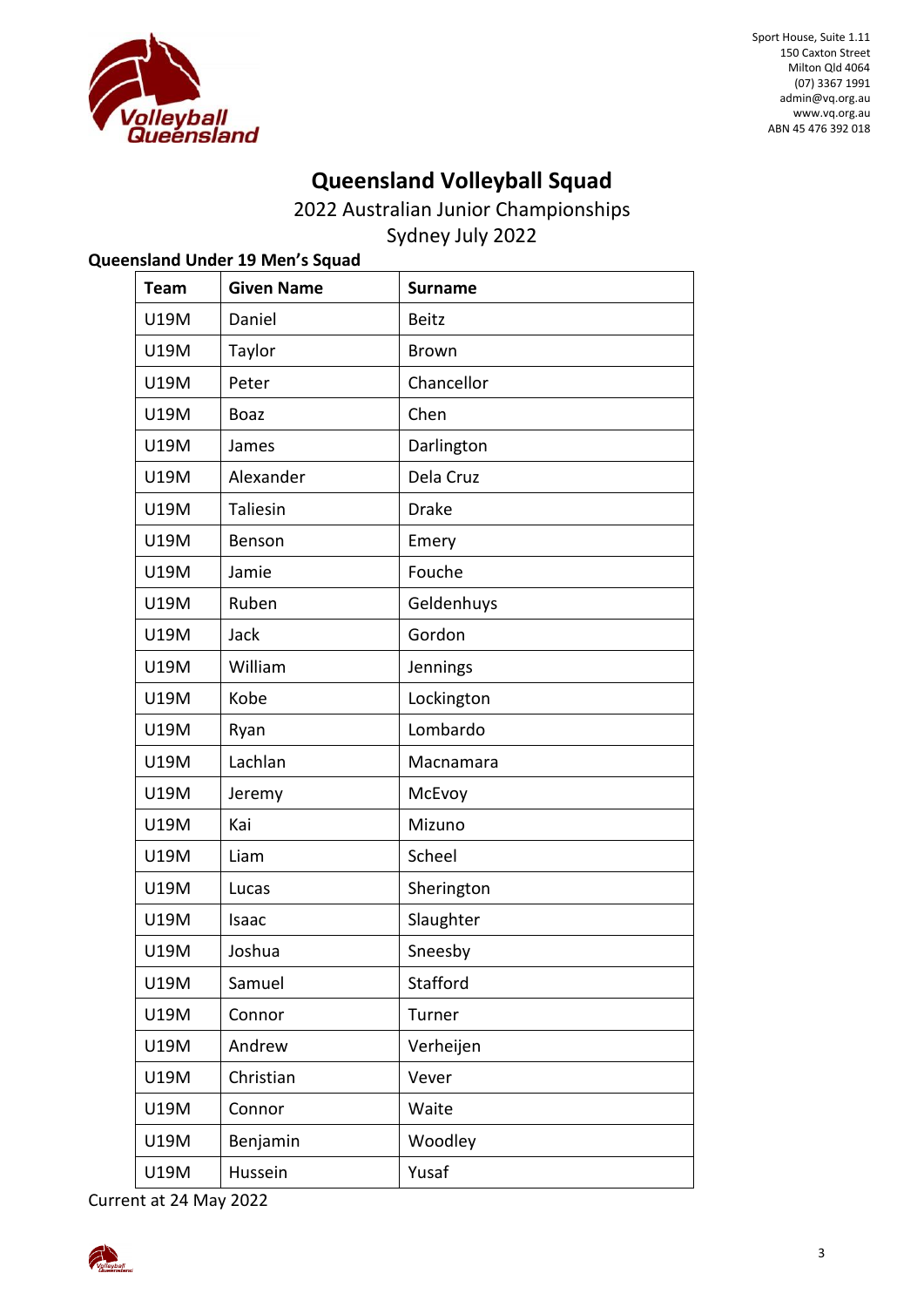

## **Queensland Volleyball Squad**

2022 Australian Junior Championships

Sydney July 2022

|  |  | Queensland Under 23 Women's Squad |  |
|--|--|-----------------------------------|--|
|  |  |                                   |  |

| <b>Team</b> | <b>Given Name</b> | <b>Surname</b> |
|-------------|-------------------|----------------|
| U23W        | <b>Brodie</b>     | <b>Baker</b>   |
| <b>U23W</b> | Shan-Ying         | Barr           |
| <b>U23W</b> | Thea              | <b>Biss</b>    |
| <b>U23W</b> | Litesha           | Chand          |
| <b>U23W</b> | Lauren            | Cleland        |
| <b>U23W</b> | Chelsea           | Fanning        |
| U23W        | Tanya             | Gabriel        |
| <b>U23W</b> | Sarah             | Grove          |
| <b>U23W</b> | Katie             | Haynes         |
| <b>U23W</b> | Kasey             | Hogan          |
| <b>U23W</b> | Kara              | Inskip         |
| <b>U23W</b> | <b>Annelies</b>   | Jones          |
| <b>U23W</b> | Hannah            | Karrasch       |
| <b>U23W</b> | Olivia            | Lindsay        |
| <b>U23W</b> | Amber             | McClymont      |
| <b>U23W</b> | Caity             | Meale          |
| U23W        | Kayla             | Mears          |
| <b>U23W</b> | Charlotte         | Orgill         |
| <b>U23W</b> | Paris             | Pilling        |
| U23W        | Lily              | Rowe           |
| <b>U23W</b> | Scarlett          | Rudder         |
| <b>U23W</b> | Leilani           | Sauvao         |
| U23W        | Kayla             | Scott          |
| U23W        | Erin              | Slogrove       |
| U23W        | Zoe               | Stanford       |
| <b>U23W</b> | Lucy              | Watkins        |